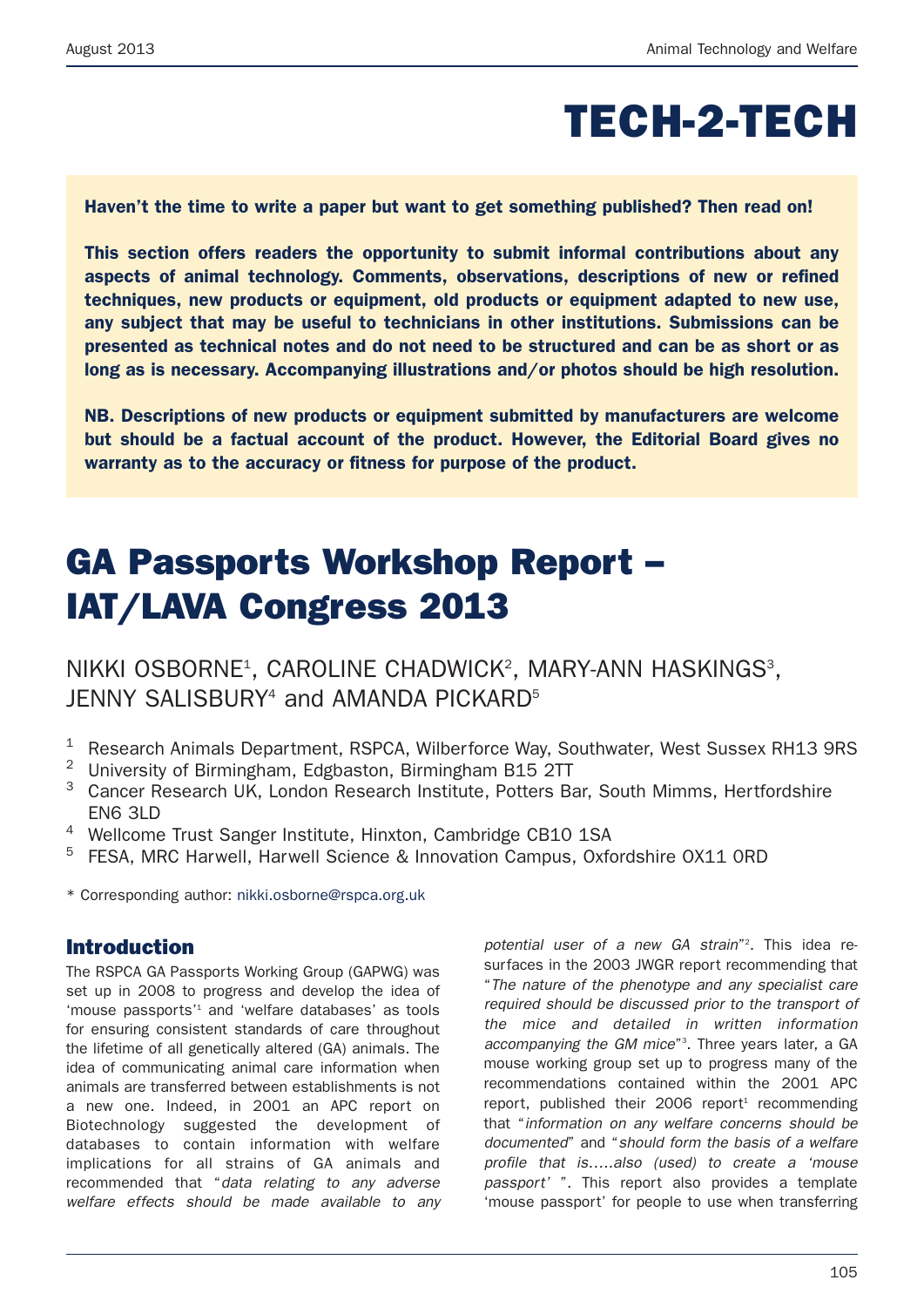GA mice between establishments. A FELASA working group report a year later <sup>4</sup> recommends that "*for every transgenic strain, a data sheet should be prepared at the first opportunity, which collates all available information relating to its breeding, husbandry and care. This data sheet, or a pointer to enable the information to be accessed via the web, should be sent in advance to the receiving laboratory or central repository and a further copy should accompany the animals*". The FELASA paper also contains a list of the minimum level of information that FELASA working group members consider should be recorded within a data sheet.

By 2008 no significant progress appeared to have been made within the UK in terms of the recommendations becoming common practice, so the GA Passports Working Group (GAPWG) was formed. The group comprises representatives from a range of UK commercial, academic and private organisations with an interest in the use of GA animals for research purposes and who had knowledge of the published recommendations and/or experience of putting these recommendations into practice. During discussions the group were unanimous that there is not one passport/data sheet/database entry format that works for all establishments, nor is there a reason to limit the initiative to just GA mice. With this in mind, in 2009 the group published an easy-to-read, quick reference booklet of recommendations with the aim of establishing a minimum standard of information to be shared between establishments when sending or receiving a GA animal of any species<sup>5</sup>. Since then group members have been raising awareness of GA passports through poster and oral presentations at meetings and conferences both within the UK and internationally. The latest of these presentations was the introductory talk during the GA Passports workshop at the IAT/LAVA Joint Congress 2013. Below is a summary of the talks and discussions from this workshop.

## **GA passports – the story so far…..**

First to speak was Nikki Osborne, convenor of the RSPCA GAPWG, who gave a brief history of the background to the formation of the working group (see above) before introducing participants to the 'GA Passports: the key to consistent animal care' booklet<sup>5</sup>. The booklet defines a GA Passport as a record containing all the information that any staff caring for the GA animal can use to minimise the potential for pain, suffering or distress and improve welfare. The format of the information does not matter in terms of whether it is a paper document, an electronic file, an entry on a spreadsheet or welfare database, so this can be varied according to resource. It does however need to be intuitive to use, as well as quick and easy to complete in order for it to be a practical addition to routine practice.

There are many reasons to use GA passports; to reduce the incidence of adverse events such as breeding failure, disease outbreaks and health or welfare problems; to minimise the need to duplicate or replicate research by sharing all known screening results or phenotypic data (positive and negative); to disseminate good practice around the world by sharing information on housing, husbandry, enrichments and procedural refinements. These are just three reasons and whilst the value of specific pieces of information contained within a GA passport will vary between individuals in terms of what they consider to be of major or minor importance, the crucial point is that the passport package of information serves to improve animal welfare and the quality of the scientific data. There is an argument that the data contained within a GA passport should be recorded and shared for all animals regardless of species and genetic status but the 'passport' is specifically relevant when an animal (or indeed embryos or gametes) are transferred between locations where their journey ends with a new set of carers. In this situation a copy of the passport should always remain with or accompany the animal or materials whilst being transported but when sending live animals it becomes vital that the information is also sent in advance so that the new set of carers can prepare in advance for the new arrival.

Deciding what details should be included within the GA passport proved very straightforward with ten fields of information featuring within all the passport or database systems that group members had developed and implemented. These top ten information fields were; name (using formal nomenclature and local name if applicable), general information (such as colour, diet, housing, enrichment, behaviour), phenotypic abnormalities and observable traits with welfare implications, remedial actions for all adverse effects, breeding strategy/performance, method of supply (fresh/frozen protocols), origin (who, when and where created), background (strain or stock and the back-cross/inter-cross generation of animals supplied if appropriate), contact details (person(s) at supplying establishment name, number, email, postal address), and other (including references/websites, additional contact details for the originator or carer/NVS, extra scientific information such as PCR protocol, stem cell info etc, and a list of phenotypic screening undertaken to date with statement of positive/negative result). The final factor to consider when creating or updating passports is the language, which needs to be clear, easy to understand and defined, such as the terms found at www.mousewelfareterms.org or nomenclature according to current rules, to name just two examples.

# **GA Passports – Building a Birmingham passport…..**

Second to present was Caroline Chadwick from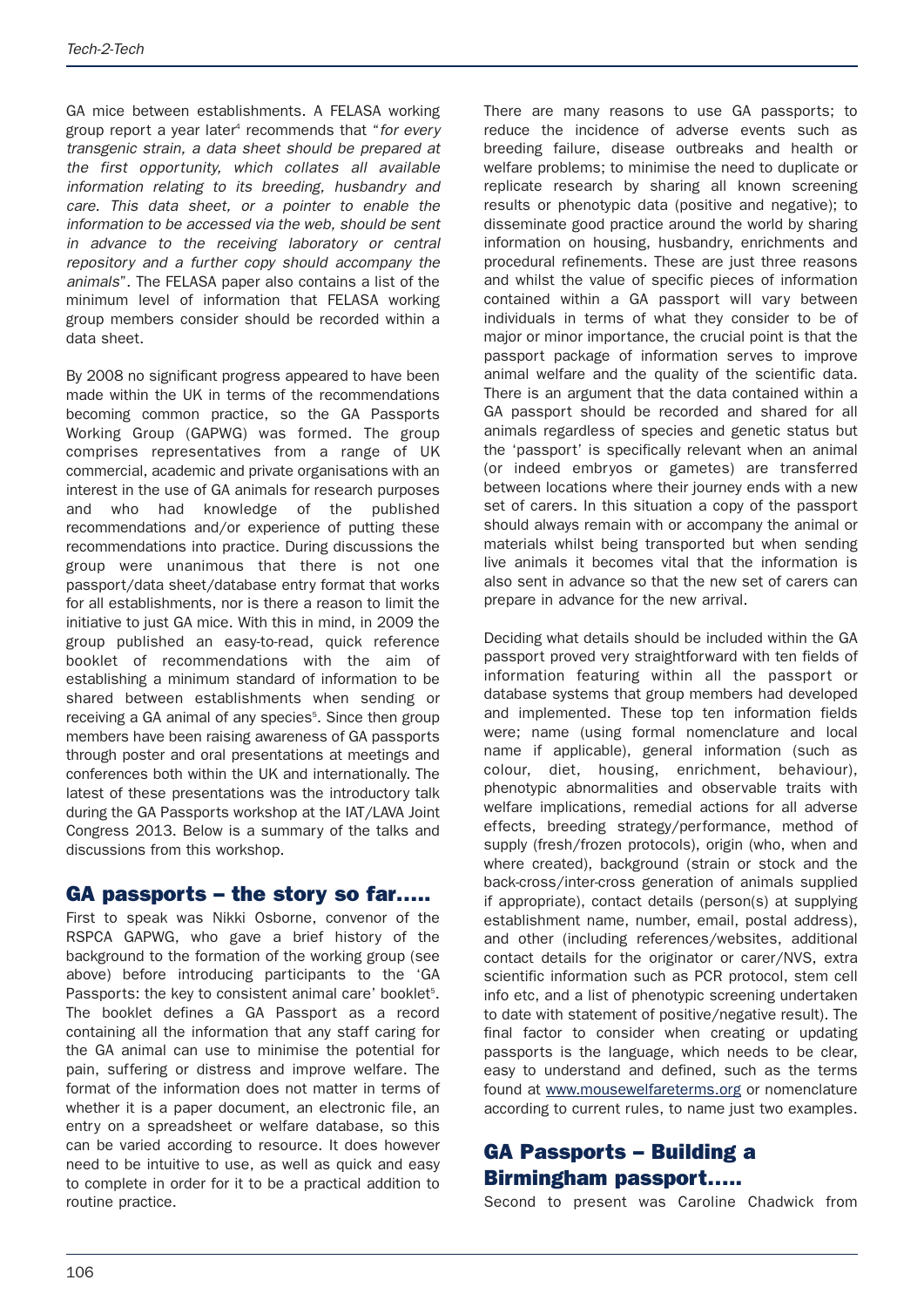University of Birmingham. Birmingham was one of the first establishments to develop a 'mouse passport' as early as 1999, so Caroline began by using the Turning Point system of handsets to get the participants to vote what level of importance they attribute to different fields of 'passport' information. Strain name, contact details, origin and background came top of the essential list with 88% of votes, closely followed by phenotype and welfare information with 76% of the vote. Next came breeding performance with 60% of the vote and phenotypic screening history with 53% of the vote. Bedding and enrichment came top of the list for useful information with 60% of the vote, followed by PCR protocols at 50%. A photograph or references took joint third place in terms of useful information with 47% of the vote, closely followed by diet and water with 41% of the vote. The field of information considered least important of the options provided was cage type with 60% of the vote.

Caroline went on to discuss where 'passports' and the information they contain should be kept. The assumption is that the information arrives at the new establishment with the GA animals, in this case mice, and is stored on a computer somewhere or filed in the boss's office. If the point of having a passport of information is to ensure consistent animal care, then it does raise the question – why isn't the information with the mice? Each establishment will handle and disseminate information in different ways depending on the resources available but at Birmingham they have introduced cage side welfare cards. These cards are coloured so they are easy for staff to identify when entering a room and contain key information. For example '*Name – Mickey. This strain can experience seizures. Do not disturb. Close visual check only.*'; '*Name – Minnie. The homozygotes (-/-) do not develop teeth. Provide soft diet daily*'. The aim of these welfare cards is to ensure relevant husbandry/welfare information is available to all staff and to highlight strains where there is an adverse phenotype. This cage side approach is supported by the inclusion of the full passport record of information on a central database and means that problems getting hold of the correct nomenclature strain name and full history of the respective animals, do not prevent staff access to information on the cage side welfare cards.

# **GA Passports for multiple species…..**

Next to present was Mary-Ann Haskings from the London Research Institute (LRI) of Cancer Research UK. To provide some context for her talk on developing GA Passports for multiple species Mary-Ann provided some background information on mouse cages and zebrafish tanks within her establishment. This highlighted the fact that the import/export activity is predominantly mice and zebrafish and accounted for approximately 200 movements last year. These movements were overseen by an import/export co-ordinator with around 80% of the GA mice sent as live mice and the remaining 20% being embryos or sperm. Zebrafish are transported as embryos.

At the LRI the primary challenge in relation to GA passports is providing/gathering the complete information. As mentioned by previous speakers the process and resulting information needs to be user friendly, something that can be more complicated than it may first appear. In the past importing and exporting has entailed two different forms because some of the details can vary, but the aim was to have one format for both that can be completed for either species. The chosen format also needed to be understandable by people both within CR-UK and from external institutes. The solution for the LRI was to ensure that all the fields recommended in the GAPWG good practice booklet were included within the internal import/export database. This development enabled them to incorporate drop down lists wherever possible to speed up the time taken to enter information and enable irrelevant fields to be greyed out. The use of a database also facilitates the automatic generation of electronic and/or paper documentation when exporting and enables the automatic upload of information on imported animals once the relevant fields are completed and submitted. It has also enabled the inclusion of statements at relevant points within the process to remind individuals of current good practice. For example the material sections states 'live animal transfers should be requested only when receiving tissue, gametes or embryos is not practical'.

In terms of welfare related information, the LRI encompasses it all within the husbandry information section of the passport/database. The general section includes a description of the supplying facility in terms of whether it's a closed facility or allows introduction with quarantine or direct introduction from commercial or non-commercial sources, description of barrier, caging/tank system, dietary regime, standard environmental enrichment and/or special husbandry requirements. The description of the mouse or zebrafish includes strain name, type, genotype, background, colour and originator details. Phenotype information is expanded to include a description, % with phenotype, age phenotype first detected, preweaning/early mortality, age when moribund or endpoint and breeding performance. This level of information is also included when entering the details of zebrafish they hold within the Zebrafish International Resource (ZIR) center database (www.zebrafish.org).

Like the ongoing work at other establishments the LRI passport system is still quite new and is continuing to be developed and refined over time. Mary-Ann discussed the ongoing challenges in terms of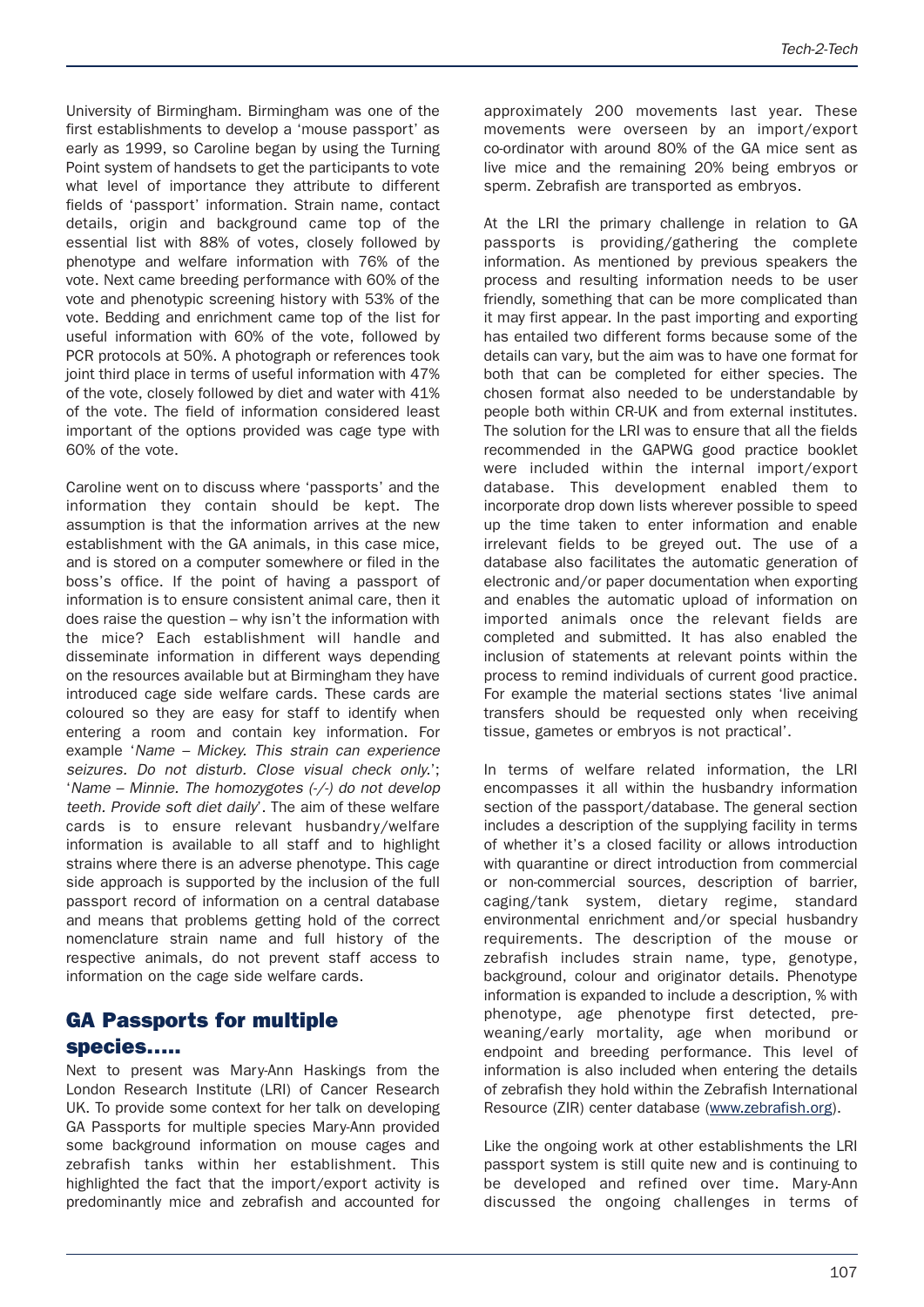perfecting how to store what will become a growing body of 'passport' information so that it is both secure and accessible to all who need it. There is also work to be done in relation to how the information will be used, for example flags are being added to the data to make sure that important information is noted. Another challenge for the future faced by all establishments is that each export will require a new passport to be generated with the most up to date information, something which brings with it the question of who should be responsible for compiling and updating passport data and how duplicated effort can be avoided.

## **GA Passports as 'living' records…..**

This question was progressed further by the fourth speaker, Jenny Salisbury from the Wellcome Trust Sanger Institute (WTSI). The WTSI research support facility is one of the largest within the UK, contributing to international efforts to generate and characterise targeted knock-out mouse and zebrafish models through initiatives such as International Mouse Phenotyping Consortium (IMPC), Baylor College of Medicine, Sanger, Harwell (BaSH) consortium, Knock Out Mouse Project (KOMP) and European Conditional Mouse Mutagenesis (EUCOMM), as well as generating huge amounts of phenotyping data through high throughput screening. One of the key measures of success at the WTSI is the early production and sharing of mouse models with requests from the scientific community accepted as soon as one live heterozygous individual with the confirmed genotype is identified. Sharing details of GA animals at such an early stage brings with it some novel challenges, as well as some more common issues associated with the gathering and sharing of information with individuals and facilities on all continents and in multiple languages. Both of these issues mean that the value of using passports as a communication tool when importing and/or exporting GA animals was quickly recognised and the recommendations of the GAPWG adopted from the outset.

Like the LRI, the WTSI has linked their 'passport' to an in-house database that incorporates welfare observation data. The database has been quite labour intensive to set up and continues to develop to meet the facility's growing needs but led to the early realisation that to facilitate searching, filtering and collation of data a controlled vocabulary would be required. This marked the beginning of an ongoing collaborative effort with MRC Harwell to develop a controlled list of welfare terms to ensure accurate and consistent reporting of phenotypes and welfare observations. The whole scientific and animal care community are encouraged to contribute to this initiative through the website address www.mousewelfareterms.org. Jenny illustrated the

importance of using controlled vocabulary and recording welfare observation data within the database to demonstrate that phenotypes and welfare concerns can and do occur throughout the life of a colony, not just during the time that the line is undergoing specific phenotypic screening. For example, analysing data for 386 models with  $\geq$  28 progeny within the database enabled them to look at the percentage of offspring resulting from heterozygous inter-crossing at postnatal day 14 that were lethal (0% homozygous), sub-viable (0<13% homozygous) or viable (>13% homozygous). This analysis showed that 110 lines were homozygous lethal, 66 lines were sub-viable and 210 lines were viable. Thus differentiating between these models enabled staff to improve their colony management by tailoring breeding strategies to the needs of individual lines identified as lethal or sub-viable.

Having demonstrated the benefits of in-house databases for aiding GA colony management and recording phenotypic and welfare observations, Jenny went on to talk about how the WTSI share the data they record with the scientific community through their Mouse Resources Portal. Using a search for Spns2 as an example, Jenny showed workshop participants where to look to download a spreadsheet heat map of phenotyping information by assay which contains links to phenotyping data. She also drew attention to a link that individuals can click to subscribe to a mailing list for the line of interest to be kept up to date with information as it is generated and recorded. Jenny highlighted the importance of keeping a two-way channel of communication open with facilities that they have sent lines to, because many of their lines are sent out at a very early stage when there is very little information to accompany them so they are very happy to receive and collate information back from their collaborators.

## **GA Passports for legacy lines…..**

Last to speak was Amanda Pickard from the MRC Frozen Embryo and Sperm Archive (FESA) who gave us an insight into how the meaning of information changes over time and what remains useful as time passes. This presentation is informed by the FESA experience of rederiving lines that were frozen 10 or more years previously. FESA has been in existence since the early 1970's and it is the UK's central archiving centre with approximately 1,500 stocks of transgenics, mutants, chromosome anomalies & inbred strains. They also have over 10,000 individual ENU mutagenised males, with an associated DNA library for mutation detection and so are well established as a worldwide resource.

Most, if not all, GA passports or database entries begin with the strain name. This can include a local name, but should also contain the full name consistent with existing nomenclature rules. It is interesting to note